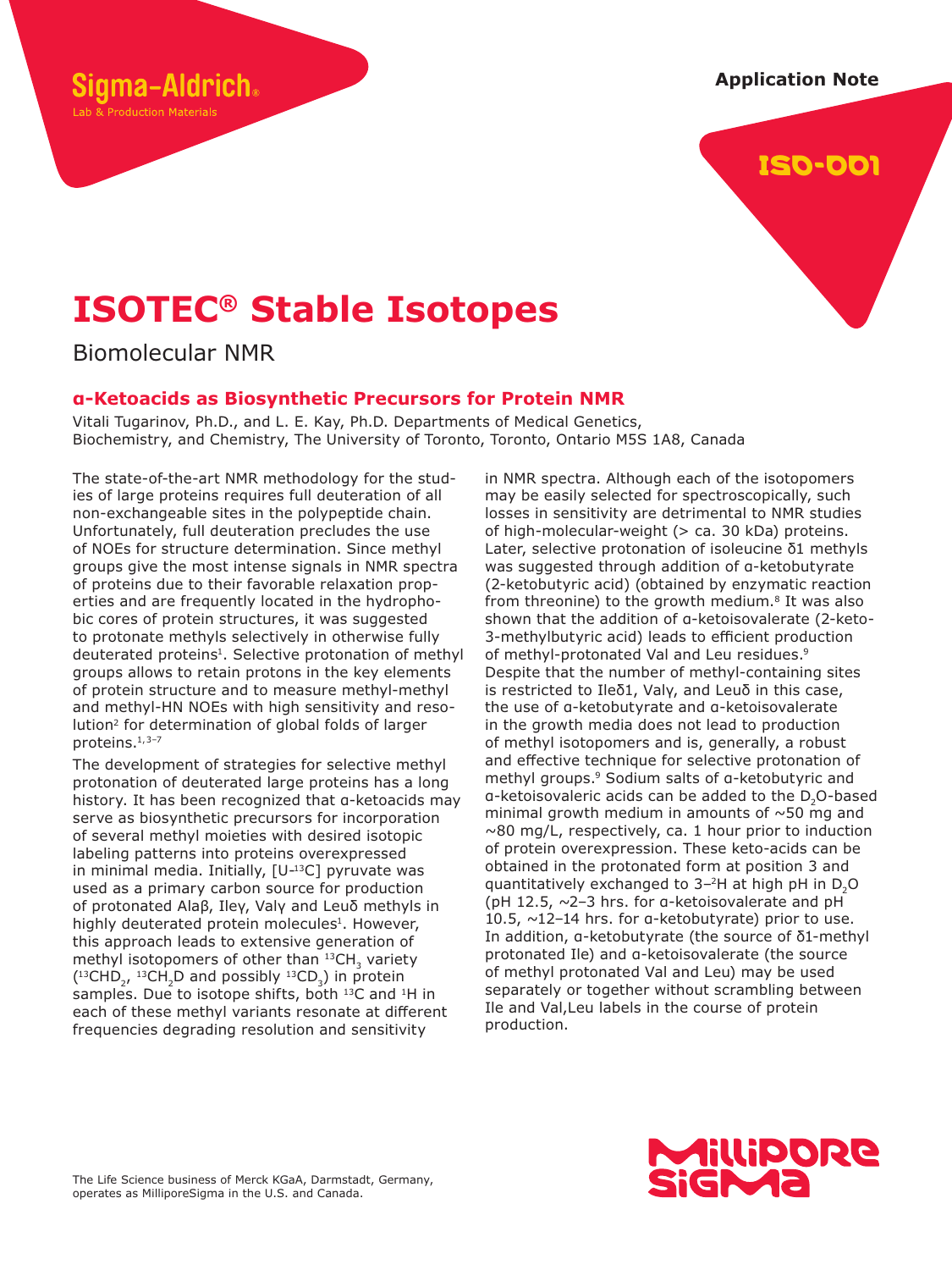Building upon the efficiency and robustness of selective methyl protonation in deuterated protein structures through the use of α-ketoacids, the Abbott group developed synthetic methods for production of α-ketobutyric and α-ketoisovaleric acids with <sup>13</sup>C enrichment exclusively at methyl positions.<sup>10</sup> The main purpose of this approach was to eliminate 13C-13C scalar couplings that would allow recording very sensitive and highly resolved <sup>1</sup>H-<sup>13</sup>C methyl correlation maps for high throughput screening of ligands to larger proteins. This group demonstrated that the screening methods based on <sup>1</sup>H-<sup>13</sup>C spectroscopy of selectively [<sup>13</sup>C,<sup>1</sup>H]-labeled methyl groups of Ile,Leu and Val can be at least 3–5 times more sensitive than those based on  $1H-15N$  TROSY spectroscopy<sup>10</sup>. An alternative and more cost-effective synthetic strategy for production of these keto-acids was proposed later by Gross *et al.* and used for the studies of protein-ligand interactions.<sup>11</sup> Recently, Konrat and co-workers have reported a versatile synthetic procedure that allows to incorporate  $^{13}$ CH<sub>3</sub>/<sup>12</sup>CD<sub>3</sub> (one methyl group –  $^{13}$ CH<sub>3</sub>, the other –  $^{12}CD_{3}$ ) isotope labels into isopropyl moieties of Val and Leu residues with high efficiency.<sup>12</sup> Indeed, the primary advantage of using α-ketobutyric and α-ketoisovaleric precursors is in the possibility of incorporation of practically any desired labeling pattern into the side-chains of Ile,Leu,Val residues as well as into methyl moieties themselves. For example, using appropriate precursors, the side chains of these residues may be uniformly <sup>13</sup>C-labeled or, alternatively, the <sup>13</sup>C labels can be restricted to methyl groups. The isopropyl moieties of  $({}^{13}CH_{3}/{}^{13}CH_{3})$  or  $(^{13}CH_{3}/^{12}CD_{3})$  type can be produced in Val/Leu sidechains. Likewise, methyl groups of  $^{13}CH_{3}$ ,  $^{13}CHD_{2}$ , and <sup>13</sup>CH<sub>2</sub>D variety can be incorporated into Ileδ1, Valy, and Leuδ sites. Such isotope labeling possibilities in methyl-bearing side-chains open new perspectives for NMR of large protein molecules.

Recently, Tugarinov & Kay showed that NMR assignments can be obtained for Leu and Val groups of very large proteins using "linearization" of the corresponding spin-systems through the use α-ketoisovalerate non-stereospecifically labeled with <sup>13</sup>C in only one of its two methyl positions.<sup>13</sup> The same laboratory showed that factors of 2-to-3 in sensitivity can be achieved through the use of HMQC as opposed to HSQC experiments on protonated Ile δ1 methyls (obtained using α-ketobutyrate <sup>13</sup>C-enriched only in the methyl position) in a highly deuterated protein environment.<sup>14</sup> The Methyl-TROSY methodology opened new perspectives for NMR studies of methyl groups attached to very large proteins and macromolecular complexes. However, as with <sup>1</sup>H-<sup>15</sup>N TROSY, Methyl-TROSY requires extensive deuteration of the protein and a modification of standard methyl labeling strategies. The labeling strategy that maximizes the dipolar TROSY effect in Leu and Val side chains involves the  $^{13}$ CH<sub>3</sub>/<sup>12</sup>CD<sub>3</sub> labeling of isopropyl groups.<sup>15</sup> Using the samples of a 723-residue monomeric protein Malate Synthase G (MSG, 82 kDa), selectively protonated at Ileδ1  $(^{13}CH_3)$ , and Valγ/Leuδ sites  $(^{13}CH_3/^{12}CD_3)$ , the global fold of this protein could be derived very recently exclusively from solution NMR data.<sup>16-18</sup> Finally, the utility of  $^{13}$ CHD<sub>2</sub> and  $^{13}$ CH<sub>2</sub>D methyl isotopomers incorporated into the side chains of Ile/Val/Leu amino acids has been established recently for <sup>2</sup>H and <sup>13</sup>C relaxation studies in high-molecular-weight proteins in the 100 kDa range.<sup>19</sup>

Applications of the labeling methodology and the methyl-TROSY approach have been published in studies of a number of supra-molecular systems by the Kay group. Applications include the allosteric enzyme aspartate transcarbamoylsae (306 kDa)<sup>20</sup>, the ClpP protease (300 kDa) $^{21}$  and the 20S core particle proteasome  $(670 \text{ kDa})^{22}$ . A survey of the approaches used and some of the applications have recently been published as well.<sup>23</sup>